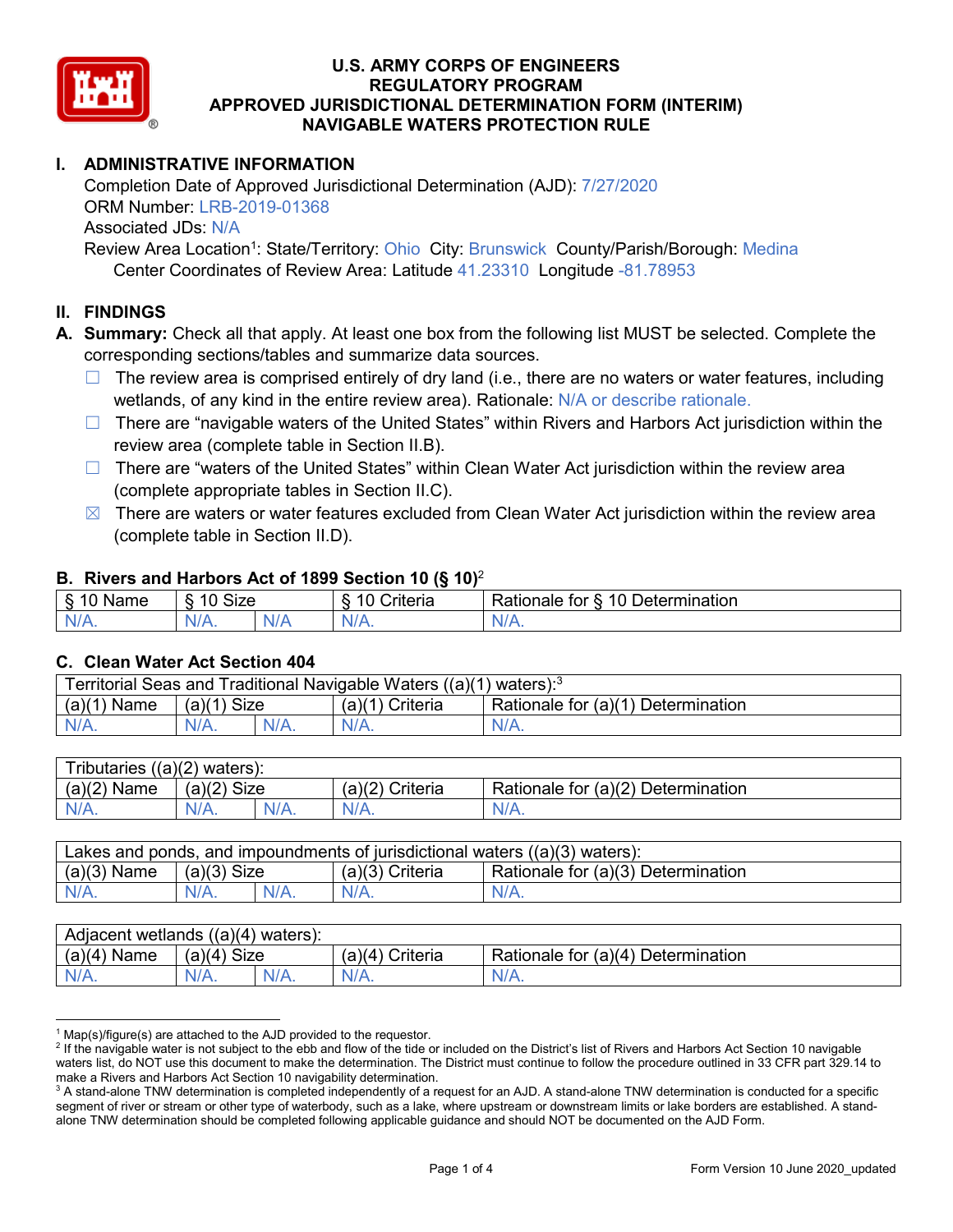

# **D. Excluded Waters or Features**

| Excluded waters $((b)(1) - (b)(12))$ : <sup>4</sup> |                       |                  |                                    |                                                                                                                                                                                                                                                                                                                                                                                                                                                                                                                                                                                                                                                                                                                                                                                                                                                                                                                                                                                                                                                                                                                                                                                               |  |  |
|-----------------------------------------------------|-----------------------|------------------|------------------------------------|-----------------------------------------------------------------------------------------------------------------------------------------------------------------------------------------------------------------------------------------------------------------------------------------------------------------------------------------------------------------------------------------------------------------------------------------------------------------------------------------------------------------------------------------------------------------------------------------------------------------------------------------------------------------------------------------------------------------------------------------------------------------------------------------------------------------------------------------------------------------------------------------------------------------------------------------------------------------------------------------------------------------------------------------------------------------------------------------------------------------------------------------------------------------------------------------------|--|--|
| <b>Exclusion Name</b>                               | <b>Exclusion Size</b> |                  | Exclusion <sup>5</sup>             | <b>Rationale for Exclusion Determination</b>                                                                                                                                                                                                                                                                                                                                                                                                                                                                                                                                                                                                                                                                                                                                                                                                                                                                                                                                                                                                                                                                                                                                                  |  |  |
| Wetlands A, B,<br>C, D, E, F, G, H<br>and I         | 4.23                  | $\text{acre}(s)$ | $(b)(1)$ Non-<br>adjacent wetland. | Wetlands C, E, F and H are located entirely<br>onsite. They were circumnavigated and the only<br>observed connection to an a(1-3) water are<br>Streams 1, 2 and 3 (please see below for<br>discussion on Stream 1-3). Since the stream<br>channels themselves were determined to be<br>excluded, these wetlands are excluded under<br>b(1). Wetlands A, B, D, G, and I extend offsite,<br>and were not entirely circumnavigated. However,<br>visual observations on adjacent parcels showed<br>the extent of these wetlands did not extend<br>offsite to the nearest a(1-3) water which,<br>according to the Medina, OH 7.5 min quad is<br>located approximately 750 feet away. Heading<br>north of the subject parcel recent development<br>has raised the grade of the adjacent parcel<br>approximately 10-15 feet – further evidencing<br>that onsite wetlands do not extend to the nearest<br>a(1-3) water. Heading south, existing<br>development and natural topography further<br>demonstrates that these onsite wetlands do not<br>extend to the nearest $a(1-3)$ water. A search of<br>the National Wetland Inventory confirms that<br>none of these wetlands extends to the nearest |  |  |
|                                                     |                       |                  |                                    | $a(1-3)$ water.                                                                                                                                                                                                                                                                                                                                                                                                                                                                                                                                                                                                                                                                                                                                                                                                                                                                                                                                                                                                                                                                                                                                                                               |  |  |

| Excluded waters $((b)(1) - (b)(12))$ : <sup>6</sup> |                       |                |                                                                                                     |                                                                                                                                                                                                                                                                                                                                                                                                                                                                                                  |  |
|-----------------------------------------------------|-----------------------|----------------|-----------------------------------------------------------------------------------------------------|--------------------------------------------------------------------------------------------------------------------------------------------------------------------------------------------------------------------------------------------------------------------------------------------------------------------------------------------------------------------------------------------------------------------------------------------------------------------------------------------------|--|
| <b>Exclusion Name</b>                               | <b>Exclusion Size</b> |                | Exclusion <sup>7</sup>                                                                              | Rationale for Exclusion Determination                                                                                                                                                                                                                                                                                                                                                                                                                                                            |  |
| Streams 1-3                                         | 1550                  | linear<br>feet | $(b)(3)$ Ephemeral<br>feature, including<br>an ephemeral<br>stream, swale,<br>gully, rill, or pool. | Streams 1-3 were observed to be ephemeral<br>stream channels. This was based on a<br>combination of the following - channel size,<br>observed substrate, lack of flow, and absence of<br>groundwater. Each channel was approximately 3<br>feet in width, with silt to sandy substrate – which<br>can be evidence of infrequent flow. There was<br>no observed flow (despite the fact that the visit<br>was conducted during a wetter than normal<br>period (see Typical Year Assessment below)). |  |

 <sup>4</sup> Some excluded waters, such as (b)(2) and (b)(4), may not be specifically identified on the AJD form unless a requestor specifically asks a Corps district to do so. Corps districts may, in case-by-case instances, choose to identify some or all of these waters within the review area.

<sup>&</sup>lt;sup>5</sup> Because of the broad nature of the (b)(1) exclusion and in an effort to collect data on specific types of waters that would be covered by the (b)(1) exclusion, four sub-categories of (b)(1) exclusions were administratively created for the purposes of the AJD Form. These four sub-categories are not new exclusions, but are simply administrative distinctions and remain (b

<sup>&</sup>lt;sup>6</sup> Some excluded waters, such as (b)(2) and (b)(4), may not be specifically identified on the AJD form unless a requestor specifically asks a Corps district to do so. Corps districts may, in case-by-case instances, choose to identify some or all of these waters within the review area.

<sup>&</sup>lt;sup>7</sup> Because of the broad nature of the (b)(1) exclusion and in an effort to collect data on specific types of waters that would be covered by the (b)(1) exclusion, four sub-categories of (b)(1) exclusions were administratively created for the purposes of the AJD Form. These four sub-categories are not new exclusions, but are simply administrative distinctions and remain (b)(1) exclusions as defined by the NWPR.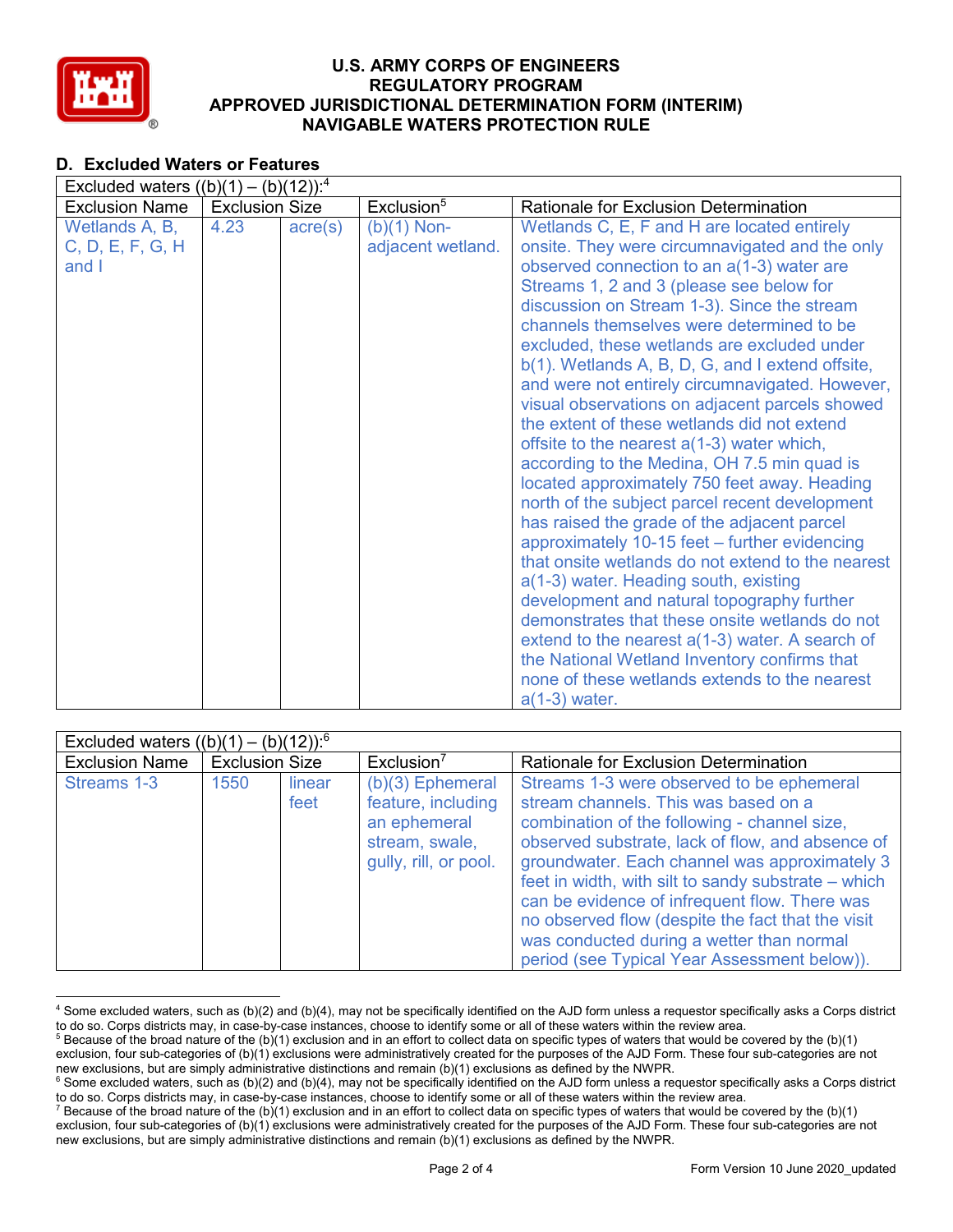

| Excluded waters $((b)(1) - (b)(12))$ : <sup>6</sup> |                       |                        |                                                                                                                                                                                                                                                                                                                                                                                                                                                                                                                                                                                                                                                                                                                                                                                                                                                                                                                                   |  |  |
|-----------------------------------------------------|-----------------------|------------------------|-----------------------------------------------------------------------------------------------------------------------------------------------------------------------------------------------------------------------------------------------------------------------------------------------------------------------------------------------------------------------------------------------------------------------------------------------------------------------------------------------------------------------------------------------------------------------------------------------------------------------------------------------------------------------------------------------------------------------------------------------------------------------------------------------------------------------------------------------------------------------------------------------------------------------------------|--|--|
| <b>Exclusion Name</b>                               | <b>Exclusion Size</b> | Exclusion <sup>7</sup> | Rationale for Exclusion Determination                                                                                                                                                                                                                                                                                                                                                                                                                                                                                                                                                                                                                                                                                                                                                                                                                                                                                             |  |  |
|                                                     |                       |                        | While onsite, Corps staff walked the length of the<br>stream channels looking for evidence of<br>groundwater influence - none were observed.<br>There were no observed seeps or springs, and<br>topography is relatively flat so none would be<br>expected. In addition, vegetation (i.e. skunk)<br>cabbage, royal fern) that are most commonly<br>observed in areas of groundwater influence were<br>not observed onsite. Therefore, it was<br>determined there is no groundwater influence<br>and hydrology is strictly from precipitation. In<br>addition, to confirm onsite observations the<br>Medina, OH 7.5 min USGS Quad and National<br>Wetlands Inventory were reviewed to determine<br>presence/absence of onsite stream channels.<br>Neither of these resources identify onsite stream<br>channels. Thus, based on the above, it was<br>determined that all onsite stream channels are<br>excluded ephemeral streams. |  |  |

# **III. SUPPORTING INFORMATION**

- **A. Select/enter all resources** that were used to aid in this determination and attach data/maps to this document and/or references/citations in the administrative record, as appropriate.
	- $\Box$  Information submitted by, or on behalf of, the applicant/consultant: Title(s) and date(s) This information is sufficient for purposes of this AJD. Rationale: N/A
	- $\Box$  Data sheets prepared by the Corps: Title(s) and/or date(s).
	- $\Box$  Photographs: Select. Title(s) and/or date(s).
	- $\boxtimes$  Corps site visit(s) conducted on: June 16, 2020
	- $\Box$  Previous Jurisdictional Determinations (AJDs or PJDs): ORM Number(s) and date(s).
	- ☒ Antecedent Precipitation Tool: *provide detailed discussion in Section III.B*.
	- ☐ USDA NRCS Soil Survey: Title(s) and/or date(s).
	- ☒ USFWS NWI maps: NWI Features FWS, 2018
	- $\boxtimes$  USGS topographic maps: Medina, OH 7.5 min

| Data Source (select)              | Name and/or date and other relevant information |  |  |  |  |
|-----------------------------------|-------------------------------------------------|--|--|--|--|
| <b>USGS Sources</b>               | $N/A$ .                                         |  |  |  |  |
| <b>USDA Sources</b>               | $N/A$ .                                         |  |  |  |  |
| <b>NOAA Sources</b>               | $N/A$ .                                         |  |  |  |  |
| <b>USACE Sources</b>              | N/A                                             |  |  |  |  |
| <b>State/Local/Tribal Sources</b> | N/A                                             |  |  |  |  |
| <b>Other Sources</b>              | N/A                                             |  |  |  |  |

# **Other data sources used to aid in this determination:**